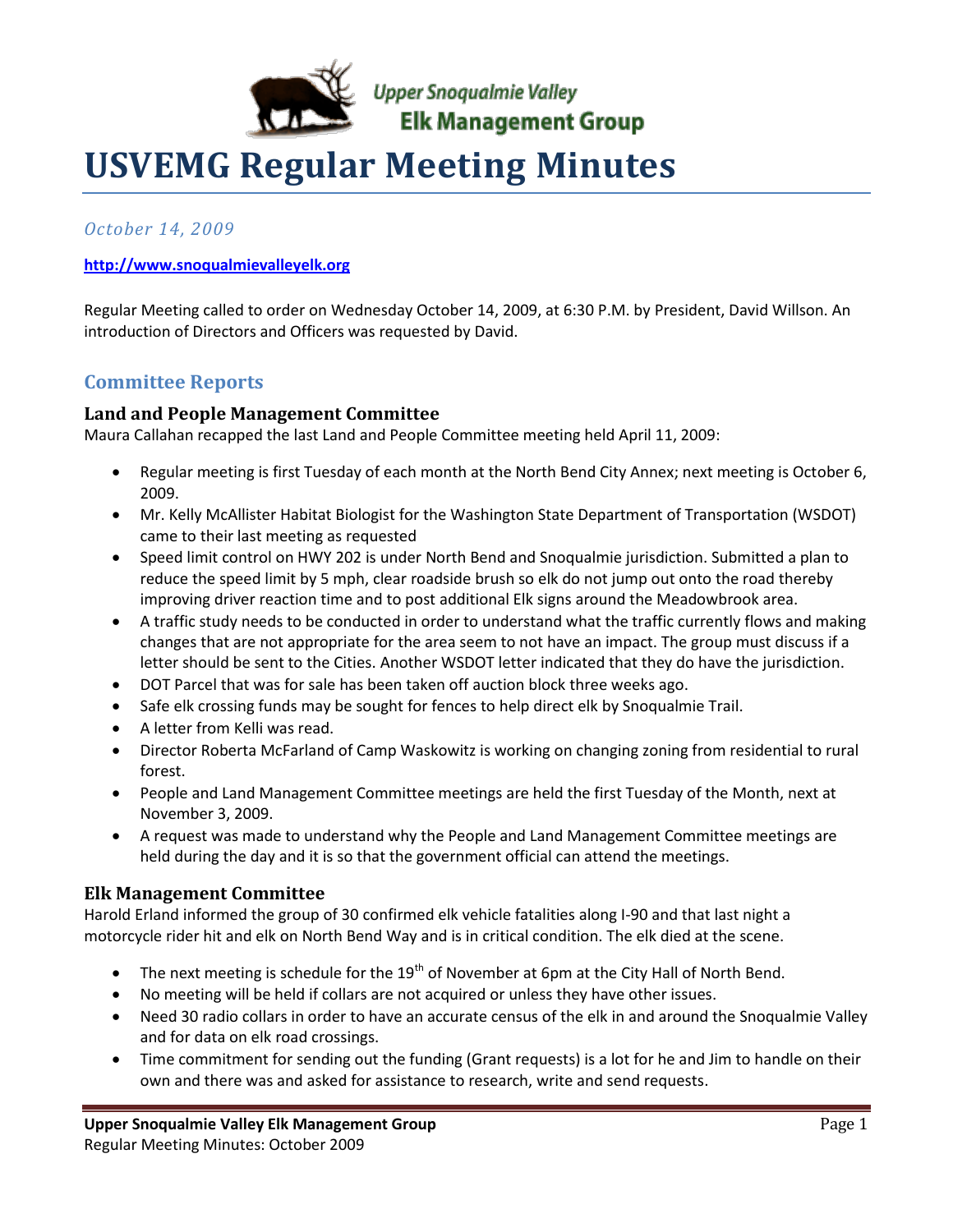

# **Upper Snoqualmie Valley Elk Management Group**

- Mike McCarty added that space must be provided for wildlife corridors and the City could require that developers conduct a wildlife study when evidence of wildlife habitat is provided.
- North Bend has set aside \$3500 in their preliminary budget for the USVEMG group. The Tulalip tribe also expressed interest in providing our group with funds.
- Nick Kurka at Mt. Si High School is putting in a request for grants that would provide for collars and related equipment, such as two data converters, GPS and VHF collars, antennas and receivers. These materials will be used in his class.
- Tom Kemp provided an update on telemetry training. He would like to have an editable calendar so potential participants can select their preferred timeframe on the group's website.
- He expressed the need to put in place the liability release forms to protect the group as the telemetry studies go forward.

# *Master Hunter report by Jim Gildersleeve*

- 6 Master hunters were selected and four have been out on damage hunting permits and hunted for about 10 days on small private property and thus far have been unsuccessful.
- Harold suggested that hunting area 4601 be expanded. Russell asked what data is available from the Master Hunter efforts. Jim has data on the hunter's effort that may help in making any changes.
- After the hunting season ends on November 17, the telemetry data will be put back up on the website.
- He prefers to have a census data by mid to late April following Lincoln-Petersen methods.
- Comments for Washington DFW are due in November for changes. Minor changes can occur each year. Major changes occur every three years.
- Emailed DFW to inquiry about store-on-board collars and found that they have had issues in their use, including retrieval. Some issues can be fixed for a price of about \$450 and updated drop-off latches for about \$200.
- Showed Deer Harvest data from the DFW form 2008 and 1960's and land capacity for deer in canopy and clear-cut plots.

## *Fundraising activity report by Jim Gildersleeve:*

- Grant requests have been submitted to: Tulalips Indian tribe, Rocky Mountain Elk Foundation, City of North Bend, and City of Snoqualmie.
- In the future will apply for an Aquatic Lands Enhancement Account (ALEA) grant and Direct Letter solicitation to individuals.
- Asked for group to research the vast charitable organizations policies for grants and to convey the data to him. Specifically needs guidelines, timelines, and application forms.
- Andrea Toomey suggested that we have a general letter about our organization and our 501 (c)(3) status to provide to businesses and individuals as a way to ask for donations.
- Tom Kemp suggested that we have a way for an individual to sponsor a collar and to name the elk. He added that we could also allow them to watch the elk movements online via the GPS collar.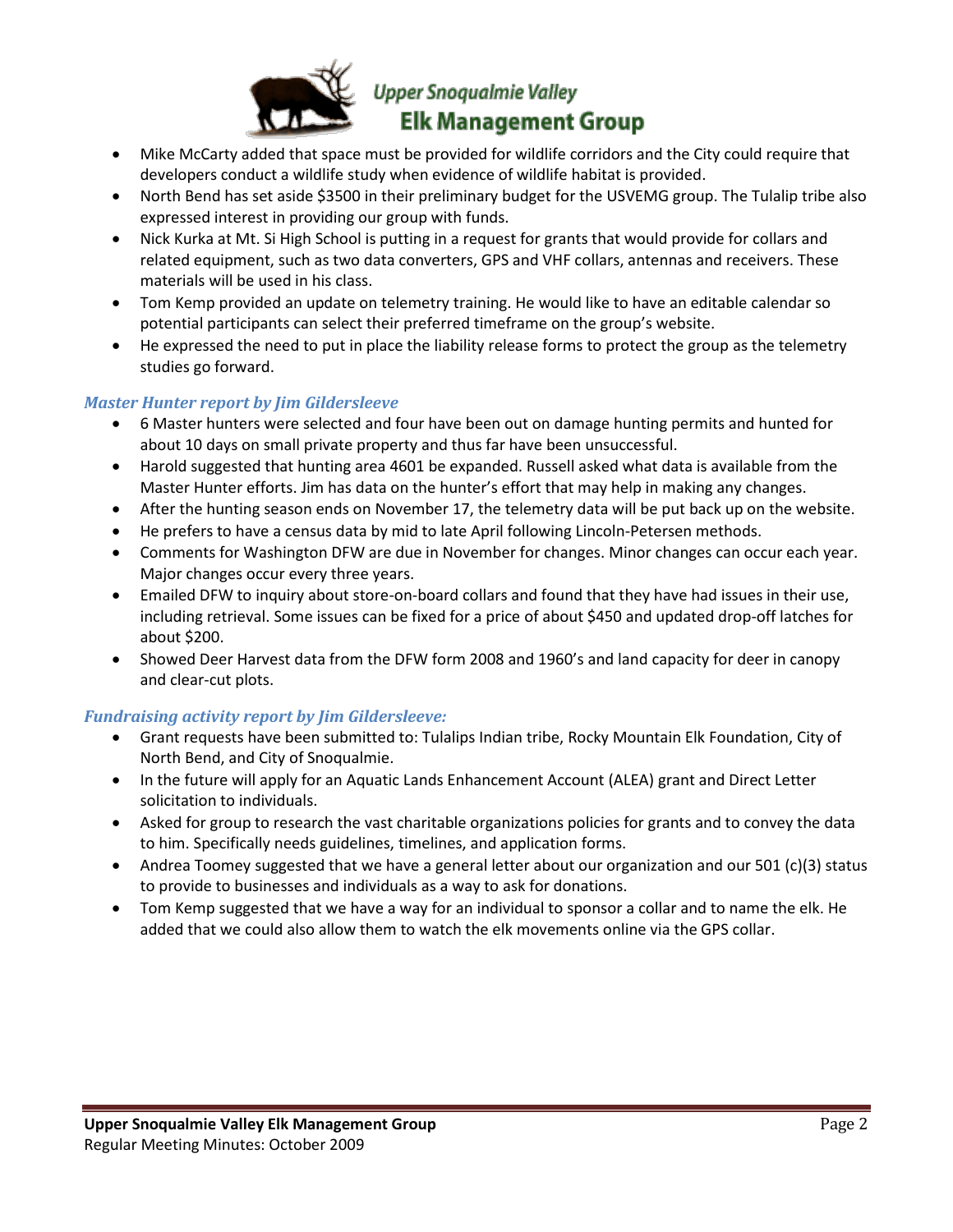

# **Upper Snoqualmie Valley Elk Management Group**

# **Public Awareness, Education and Outreach Committee**

Kalli Willson met with the Pacific Education Institute group and discussed fund raising at their planning retreat. They are looking into what they can do to help us. They we impressed at the groups progress and efforts and are considering transferring their Project Cat efforts on cougars and making it all for elk.

 Will be going out in the field with Mt. Si High Students during dawn and dusk hours. Discussions included ethics on research including hunting and telemetry work in 4601. Go out for about an hour and half, twice a week for four weeks to do GIS studies and manual tracking and elk identification techniques. The lessons will be written into a Lab Study.

Rebecca Seyferth provided the group an overview on Geographic Information Systems (GIS) captures, stores, analyzes, manages, and presents data that is linked to location. GIS applications are tools that allow users to create interactive queries (user created searches), analyze spatial information, edit data, maps, and present the results of all these operations.

- Maps the locations versus statements made on sightings.
- Where are the elk crossing the roads, and in groups of how many.
- Next meeting is Tuesday October 22, 2009.
- A typical GIS program costs \$500 for schools, but \$10,000 for individuals.

Russell Link presented his work to map out elk corridors in Snoqualmie, North Bend and Unincorporated King County.

- He provided the group maps showing the various suitable and non-usable elk habitat (cover and forage areas). Good tree cover is an area covered 50 percent by trees that are 12 meters (39.4 feet) high and 50 feet wide and includes nearby forage land. Bad coverage does not have nearby forage land.
- Created a habitat suitability model of elk travel corridors based on the land identification.
- Attendees marked parcels with colored Pens indicating the number of elk that were spotted in a specific area.
- A concern was raise data the public availability of this data which could provide a hunter an unfair advantage. A suggestion was made to keep the charts in proprietary Artview format so they are not shared. Russell will look into the best way to keep the data protected and shared only as necessary.

Sunny Paz provided an update on the field trip that was made to the Middle Fork Corridor zone MA-14, as a possible elk enhancement area. Forest Service Leadership placed this idea as a lower priority. We may be looking at a 2014-15 as a time to be planning this area, as its priority was very low. He added that a formal request must be made by this group to the Headquarters in Everett, if we would like the area improved for elk habitat.

Recess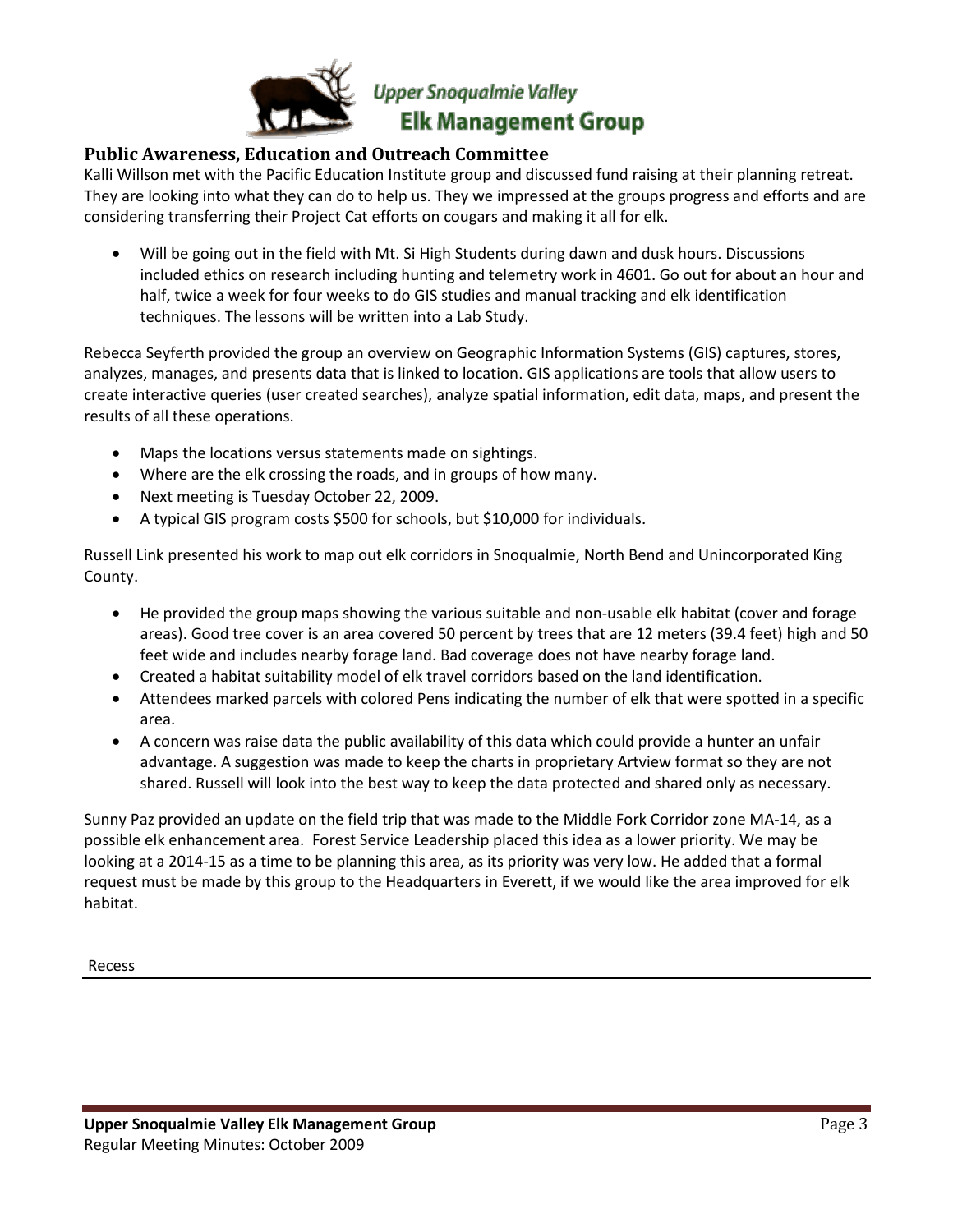

# **Board Role Call**

#### *Present*

President: David Willson; Vice President: Jim Gildersleeve Treasurer: Ryan Kolodejchuk; Secretary: Gary Fancher; Hunters: Joe Merclich, Commercial, non-agricultural land owners: Harold Erland; Timber land owners: Tim McBride; Meadowbrook Farm Preservation Association: Sam Metzler, Dave Battey; Wildlife Advocate: Maura Callahan, David Bach; Citizen at large: Phil Cassidy.

#### *Absent*

Hunters: Mark Belaire; Commercial, non-agricultural land owners: Matt Campbell; Agricultural land owners: Scott Stringfellow, Nels Melgaard; Small Property Owner: Don Hacherl; Citizen at large: Dianna Phillips

## 1) **Treasurers Report**

Bank fees were reimbursement at \$22. The balance in the account is \$1475.93. Three new members joined tonight.

Gary made a motion to approve the report and Tim seconded. The motion was unanimously approved.

#### 2) **Non-Profit Status**

The Upper Snoqualmie Valley Elk Management Group is now a 501 (c)(3) organization by the federal government. The application has been made to the state and we are awaiting confirmation.

## **3) Minutes of the September Meeting minutes**

Harold made the motion to approve the minutes and Jim seconded. After discussion the motion was approved.

## 4) **Forest Service Stakeholder Bylaws change**.

A reading of the Bylaws change was completed by Maura:

*A petition to amend the bylaws submitted on behalf of Sonny Paz and the Board of Directors on September23, 2009, is as follows:* **Summary:**

At requested by the U.S. Forest Service, the forest service stakeholder role should be a non-voting position and not a member of the Board of Directors. **Actual language:**

… The result is 10 organizations and special interest groups retaining voting status. There are 14 non-voting stakeholders participating in EMG's activities. As requested by the U.S. Forest Service at the September 2009 general meeting, the U.S. Forest Service is recognized as a non-voting stakeholder. As a result of the EMG's reorganization as a non-profit corporation, and the request from the U.S. Forest Service, the 10 nine voting stakeholders are being designated as members of the Board of Directors. … (move United States Forest Service: Sonny Paz to the Non-voting Advisory Members section)..

Ryan made motion to approve the change as indicated and Harold seconded. The motion was approved.